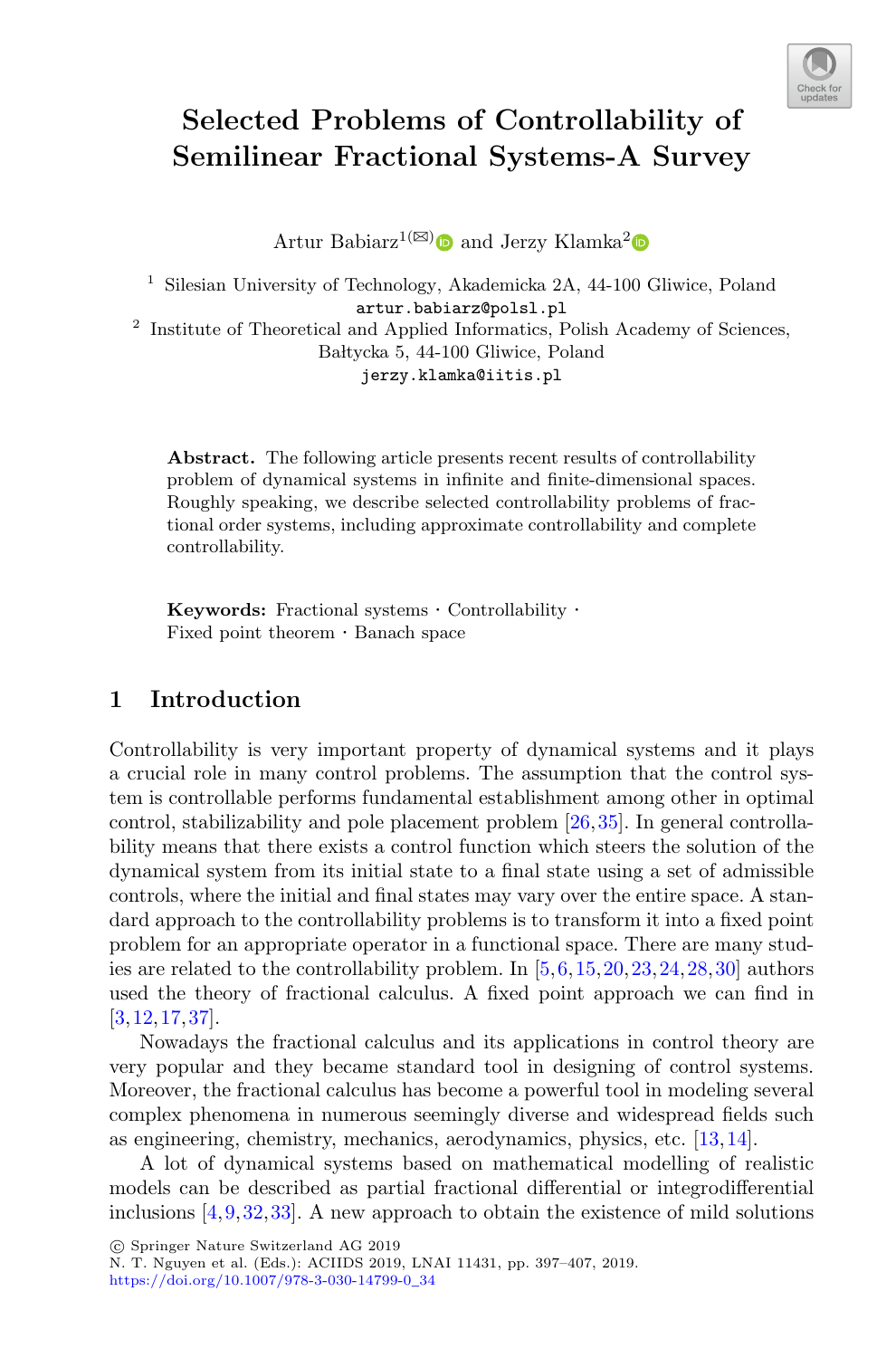and controllability results are presented in [\[41\]](#page-10-4). For this purpose they avoid hypotheses of compactness on the semigroup generated by the linear part and any conditions on the multivalued nonlinearity expressed in terms of measures of noncompactness. Author of [\[39](#page-10-5)] studied fractional evolution equations and inclusions and they presented application of obtained results in control theory. Many authors [\[7,](#page-8-5)[8,](#page-8-6)[21](#page-9-11)[,31,](#page-10-6)[40\]](#page-10-7) investigated the existence of solutions for fractional semilinear differential or integrodifferential equations.

The special case of dynamical systems so-called the impulsive differential systems can be used to model processes which are subject to sudden changes and which cannot be described by the standard types of differential systems [\[22](#page-9-12)]. In [\[36](#page-10-8)] authors considered the controllability problem for impulsive differential and integrodifferential systems in Banach spaces. Articles [\[29](#page-9-13)] and [\[38\]](#page-10-9) are devoted to the controllability of fractional evolution systems. The problem of controllability and optimal controls for functional differential systems has been extensively investigated in many articles [\[1](#page-8-7)[,2](#page-8-8)].

In this paper we discuss selected problems of controllability for various types of fractional order systems. We present the latest results for finite and infinitedimensional fractional nonlinear systems.

### **2 Basic Notations**

In this section, we introduce some definitions. Let  $(X, \|\cdot\|)$  be a Banach space,  $J = [0, t_1], \alpha \in (0, 1)$  and  $f : J \to X$  be a given function.

**Definition 1** [\[16](#page-9-14)]. *The Caputo fractional derivative of order*  $\alpha$  *is given as follows*

$$
{}^{C}D^{\alpha}f(t) = \frac{1}{\Gamma(1-\alpha)} \int_0^t \frac{f'(s)ds}{(t-s)^{\alpha}},
$$

*where:* f *is the function which has absolutely continuous derivative,* Γ *is the* Gamma function and  $f'$  is the derivative of function  $f$ .

For completeness of presentation, below the definition of the measure noncompactness is shown. It is the generalization of the Schauder's theorem [\[18\]](#page-9-15).

**Definition 2.** Let  $(X, \|\cdot\|)$  be a Banach space and E be a bounded subset of X. *Then the measure noncompactness of the set* E *is defined as*

> $\mu(E) = \inf\{r > 0 : E \text{ can be covered by }\}$ *a finite number of balls whose radii are smaller than r*}.

**Theorem 1 (Darbo fixed point theorem)** [\[27](#page-9-16)]**.** *Let* Q *be a nonempty, bounded, convex and closed subset of the space* X and let  $F: Q \rightarrow Q$  be a *continuous function such that*

$$
\mu(F(S)) \leq k\mu(S),
$$

*for all nonempty subset* S *of* Q, where  $k \in [0, 1)$  *is a constant. Then* F *has a fixed point in the set* Q*.*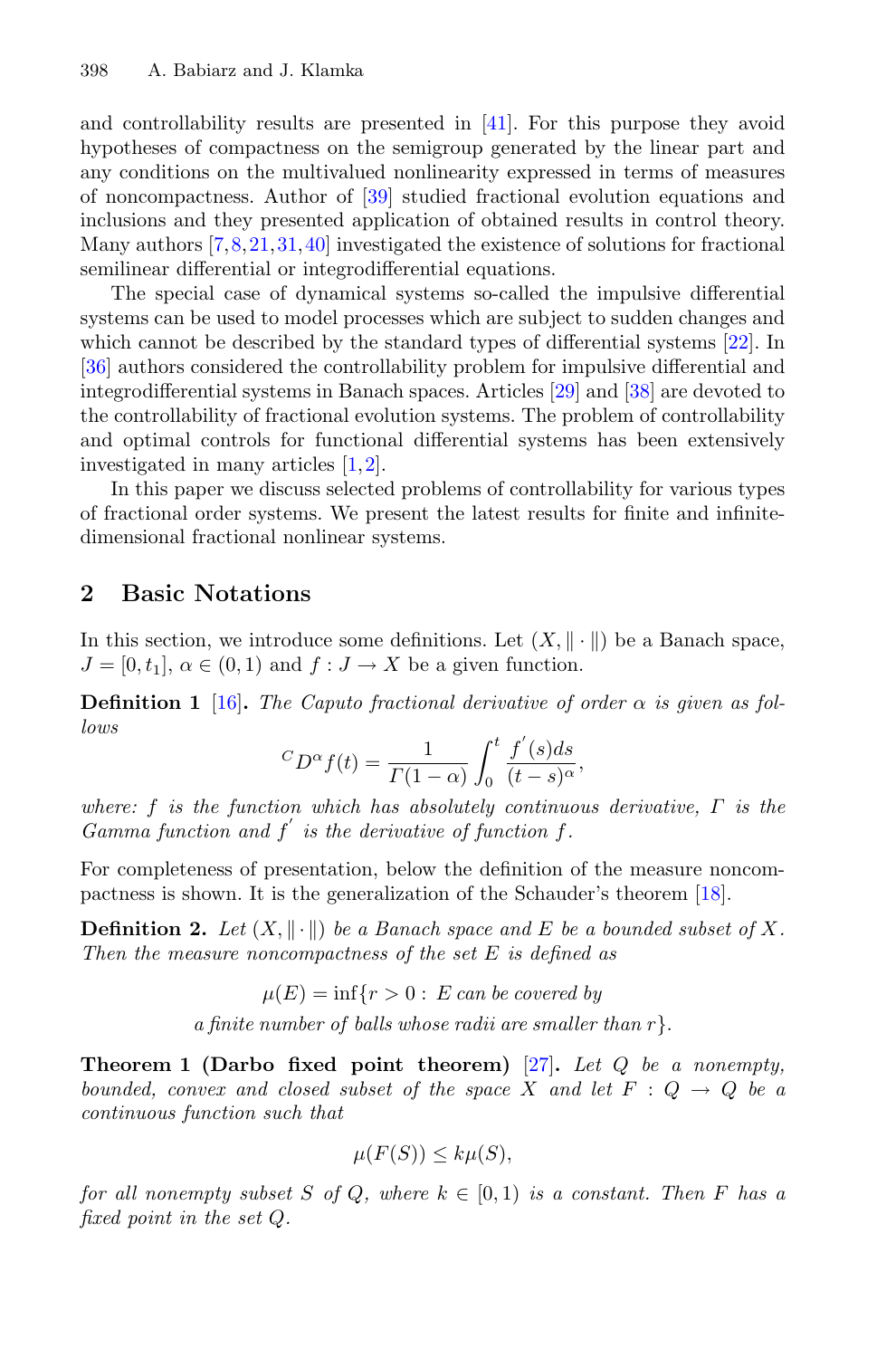**Theorem 2 (Schauder's fixed point theorem)** [\[19\]](#page-9-17)**.** *Let* Q *be a closed convex subset of* X and  $F: Q \to Q$  *be a continuous function. Then* F has at least *one fixed point in the set* Q*.*

**Theorem 3 (Krasnoselskii fixed point theorems)** [\[11](#page-9-18)]**.** *Let* X *be a Banach space and*  $Q$  *be a bounded, closed, and convex subset of*  $X$ *. Let*  $V_1$ *,*  $V_2$  *be maps of* Q *into* X *such that*  $V_1x + V_2y \in Q$  *for every*  $x, y \in Q$ . If  $V_1$  *is a contraction* and  $V_2$  *is compact and continuous, then equation*  $V_1x + V_2x = x$  *has a solution on* Q*.*

Moreover the relative and approximate controllability definitions are recall below.

**Definition 3** [\[25](#page-9-19)]**.** *The dynamical system is said to be relative controllable on interval* [0, t<sub>1</sub>], *if for every initial function*  $\phi$  *and every final state*  $x_1 \in \mathbb{R}^n$  *there exists a control function* u defined on  $[0, t_1]$  *such that the solution of dynamical system satisfies*  $x(t_1) = x_1$ .

**Definition 4.** *The dynamical system is said to be approximately controllable in time interval* [0, t<sub>1</sub>], *if for every desired final state*  $x_1$  *and*  $\varepsilon > 0$  *there exists a control function* u *such that the solution of dynamical system satisfies*

$$
||x(t_1)-x_1|| < \varepsilon.
$$

## **3 Controllability of Semilinear Fractional Systems**

In this section mathematical models of fractional systems with different delays in state and control will be presented. Let us introduce the following necessary notation:

- $0 < \alpha < 1$  is order of derivative,
- $-$  φ is a continuous function on  $[-h, 0], h ∈ [0, ∞), φ : [-h, 0] \rightarrow \mathbb{R}^n$ ,
- A, B are  $n \times n$  dimensional matrices and C is  $n \times m$  dimensional matrix,
- u is the control function  $u: [-h, \infty) \to \mathbb{R}^m$ ,
- $\mathcal L$  is the Laplace transform,

$$
-X_{\alpha}(t) = \mathcal{L}^{-1}\Big[[s^{\alpha} \cdot I - A - Be^{-s}]^{-1} s^{\alpha-1}\Big](t),
$$

$$
-X_{\alpha,\alpha}(t) = t^{t-\alpha} \int_0^t \frac{(t-s)^{\alpha-2}}{\Gamma(\alpha-1)} X_{\alpha}(s) ds,
$$

 $- x_L(t; \phi) = X_\alpha(t) \phi(0) + \int_{-h}^0 (t - s - h)^{\alpha - 1} X_{\alpha, \alpha}(t - s - h) \phi(s) ds,$ 

- $H(t, s)$  is an  $n \times m$  matrix, continuous in t for fixed s,  $H: J \times [-h, 0] \to \mathbb{R}^{n \times m}$ ,
- $-\int_{-h}^{0} d_s H(t, s)$  denotes the integrals in the Lebesgue-Stieltjes sense with respect to s.

The next definition will be used in investigation about controllability of semilinear dynamical systems.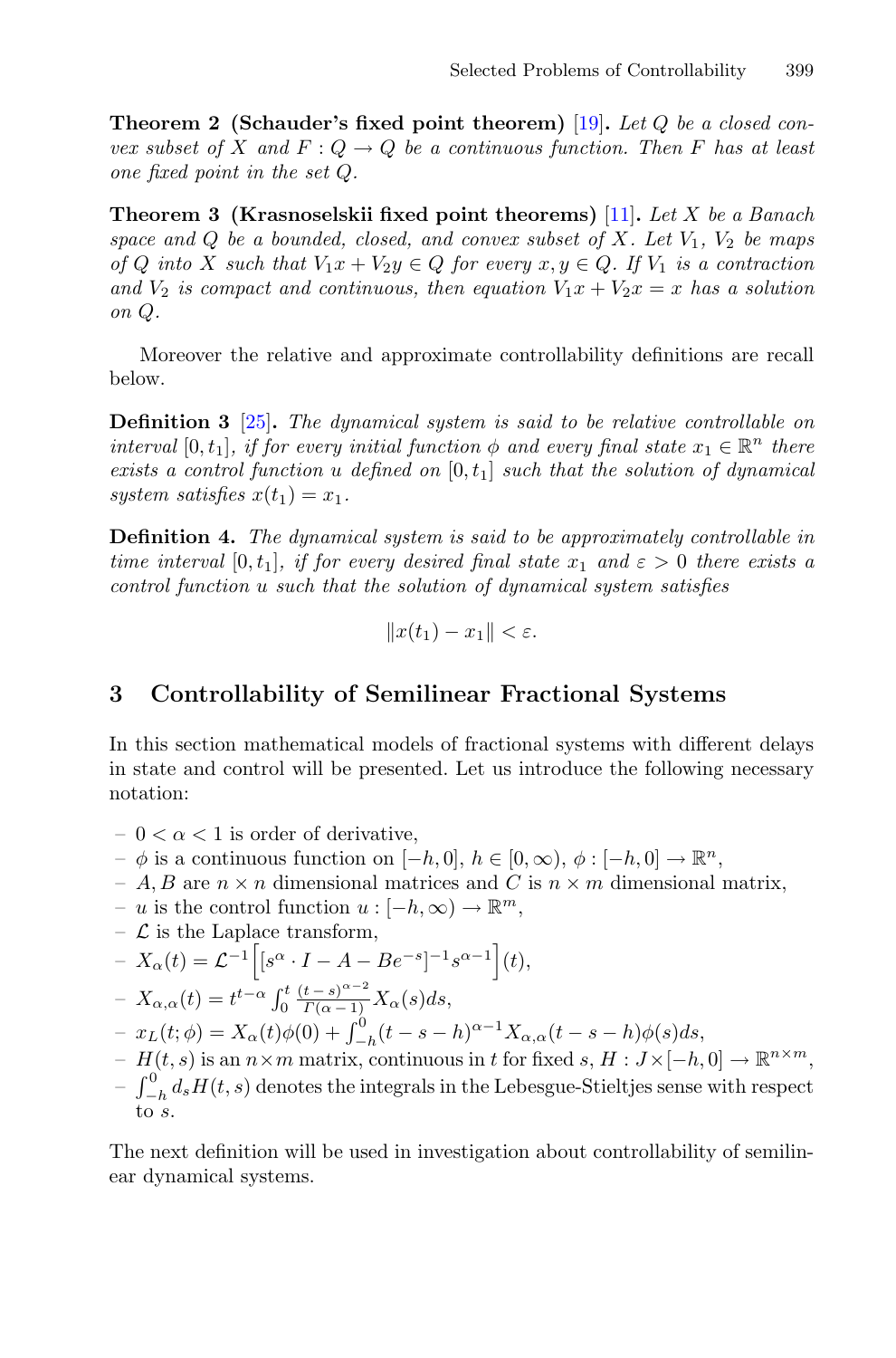**Definition 5** [\[25](#page-9-19)]**.** *Assume that there exist positive real constants* K *and* k *with*  $0 \leq k \leq 1$  *such that* 

<span id="page-3-1"></span>
$$
|f(t, x, y, z, u)| \le K,\tag{1}
$$

$$
|f(t, x, y, z, u) - f(t, x, y, \overline{z}, u)| \le k(|z - \overline{z}|)
$$
 (2)

*for all*  $x, y, z, \overline{z} \in \mathbb{R}^n$  *and*  $u \in \mathbb{R}^m$ *, where f is nonlinear function.* 

#### **3.1 Fractional System with Distributed Delays in Control**

The fractional delay dynamical system with distributed delays in control can be presented by the following equation:

<span id="page-3-0"></span>
$$
{}^{C}D^{\alpha}x(t) = Ax(t) + Bx(t-h) + \int_{-h}^{0} d_{s}H(t,s)u(t+s) ++f(t,x(t),x(t-h),{}^{C}D^{\alpha}x(t),u(t))x(t) = \phi(t), \quad t \in [-h,0].
$$
\n(3)

Using the well-known result of the unsymmetric Fubini theorem [\[10](#page-9-20)], the solution of [\(3\)](#page-3-0) can be expressed by the following form:

$$
x(t) = x_L(t; \phi)
$$
  
+  $\int_{-h}^{0} dH_{\tau} \int_{\tau}^{0} (t - (s - \tau))^{\alpha - 1} X_{\alpha, \alpha} (t - (s - \tau)) H(s - \tau, \tau) u_0(s) ds$   
+  $\int_{0}^{t} \int_{-h}^{0} (t - (s - \tau))^{\alpha - 1} X_{\alpha, \alpha} (t - (s - \tau)) d_{\tau} H_t(s - \tau, \tau) u(s) ds$   
+  $\int_{0}^{t} (t - s)^{\alpha - 1} X_{\alpha, \alpha} (t - s) f(s, x(s), x(s - h),^C D^{\alpha} x(s), u(s)) ds,$ 

where

$$
H_t(s,\tau) = \begin{cases} H(s,\tau),\, s \leq t, \\ 0, \quad s > t, \end{cases}.
$$

<span id="page-3-2"></span>The below, we present the main result of relative controllability for the system [\(3\)](#page-3-0).

**Theorem 4.** *Assume that the nonlinear function* f *satisfies the conditions* [\(1\)](#page-3-1) *and* [\(2\)](#page-3-1) *and suppose that the controllability Gramian*

$$
W = \int_0^{t_1} S(t_1, s) S^*(t_1, s) ds
$$

*where:*

$$
S(t,s) = \int_{-h}^{0} (t - (s - \tau))\alpha^{-1} X_{\alpha,\alpha}(t - (s - \tau)) d_{\tau} H_t(s - \tau, \tau).
$$

*is positive definite. Then the nonlinear system* [\(3\)](#page-3-0) *is relatively controllable on* J*.*

In order to prove of Theorem [4](#page-3-2) authors using Darbo fixed point theorem. Specifying the matrix function  $H(t, s)$ , it is possible to obtain systems with different lumped delays in control.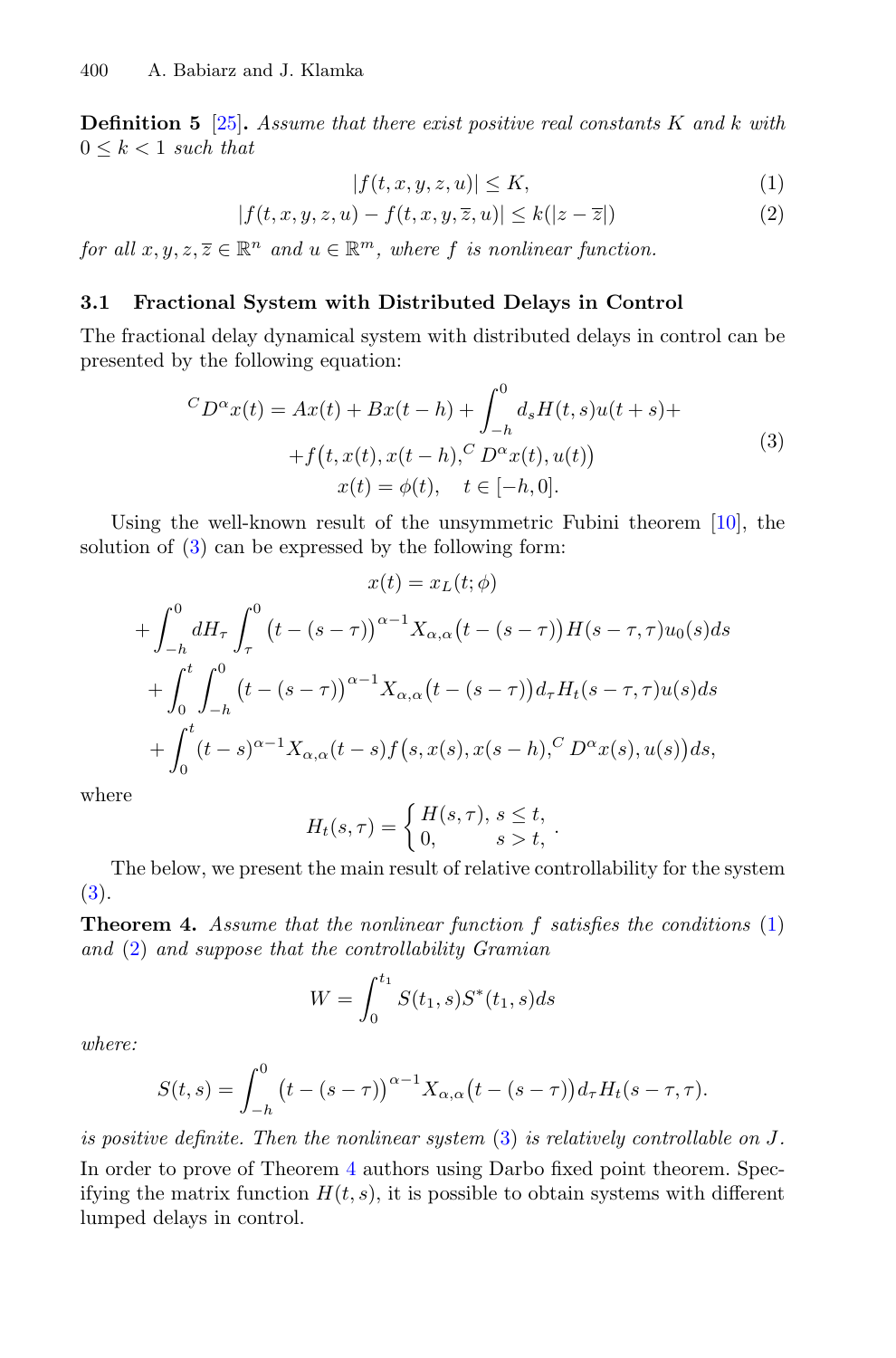#### **3.2 Fractional Systems with Multiple Delays in Control**

In the same article [\[25\]](#page-9-19) the authors focus on the implicit fractional delay dynamical system with time varying multiple delays in control given by the equation

<span id="page-4-1"></span>
$$
{}^{C}D^{\alpha}x(t) = Ax(t) + Bx(t-h) + \sum_{i=0}^{M} C_i u(\sigma_i(t))
$$
  
+  $f(t, x(t), x(t-h), {}^{C}D^{\alpha}x(t), u(t)),$   
 $x(t) = \phi(t), \quad t \in [-h, 0],$  (4)

<span id="page-4-2"></span>where  $C_i$  for  $i = 0, 1, \ldots, M$  are  $n \times l$  matrices.

In order to obtain the main result we present some necessary hypotheses.

**Hypothesis 1.** *The functions*  $\sigma_i$  :  $J \to \mathbb{R}$ ,  $i = 0, 1, \ldots, M$ , are twice con*tinuously differentiable and strictly increasing in* J. Moreover  $\sigma_i(t) \leq t$ ,  $i =$  $0, 1, \ldots, M,$  for  $t \in J$ .

**Hypothesis 2.** *Introduce the time lead functions*  $r_i(t): [\sigma_i(0), \sigma_i(t_1)] \rightarrow [0, t_1]$ *,*  $i = 0, 1, \ldots, M$ , such that  $r_i(\sigma_i(t)) = t$  for  $t \in J$ . Further,  $\sigma_0(t) = t$  and for  $t = t_1$  the following inequality holds:

<span id="page-4-0"></span>
$$
\sigma_M(t_1) \le \dots \le \sigma_{l+1}(t_1) \le 0 = \sigma_l(t_1)
$$
  

$$
< \sigma_{l-1}(t_1) = \dots = \sigma_1(t_1) = \sigma_0(t_1) = t_1.
$$
 (5)

<span id="page-4-3"></span>**Hypothesis 3.** *Given*  $\sigma > 0$ *, for functions*  $u : [-\sigma, t_1] \to \mathbb{R}^l$  *and*  $t \in t_1$ *, we use the symbol*  $u_t$  *to denote the function on*  $[-\sigma, 0]$  *defined by*  $u_t(s) = u(t+s)$  *for*  $s \in [-\sigma, 0)$ .

Using  $(5)$ , we can write solution of  $(4)$ :

$$
x(t) = x_L(t; \phi) + H(t)
$$
  
+ 
$$
\sum_{i=0}^{l} \int_0^t (t - r_i(s))^{\alpha - 1} X_{\alpha, \alpha}(t - r_i(s)) C_i \dot{r}_i(s) u(s) ds
$$
  
+ 
$$
\int_0^t (t - s)^{\alpha - 1} X_{\alpha, \alpha}(t - s) f(s, x(s), x(s - h), C D^{\alpha} x(s), u(s)) ds,
$$
(6)

where

$$
H(t) = \sum_{i=0}^{l} \int_{\sigma_i(0)}^{0} (t - r_i(s))^{\alpha - 1} X_{\alpha, \alpha}(t - r_i(s)) C_i \dot{r}_i(s) u_0(s) ds
$$
  
+ 
$$
\sum_{i=l+1}^{M} \int_{\sigma_i(0)}^{\sigma_i(t)} (t - r_i(s))^{\alpha - 1} X_{\alpha, \alpha}(t - r_i(s)) C_i \dot{r}_i(s) u_0(s) ds.
$$

The main theorem is given by the following form.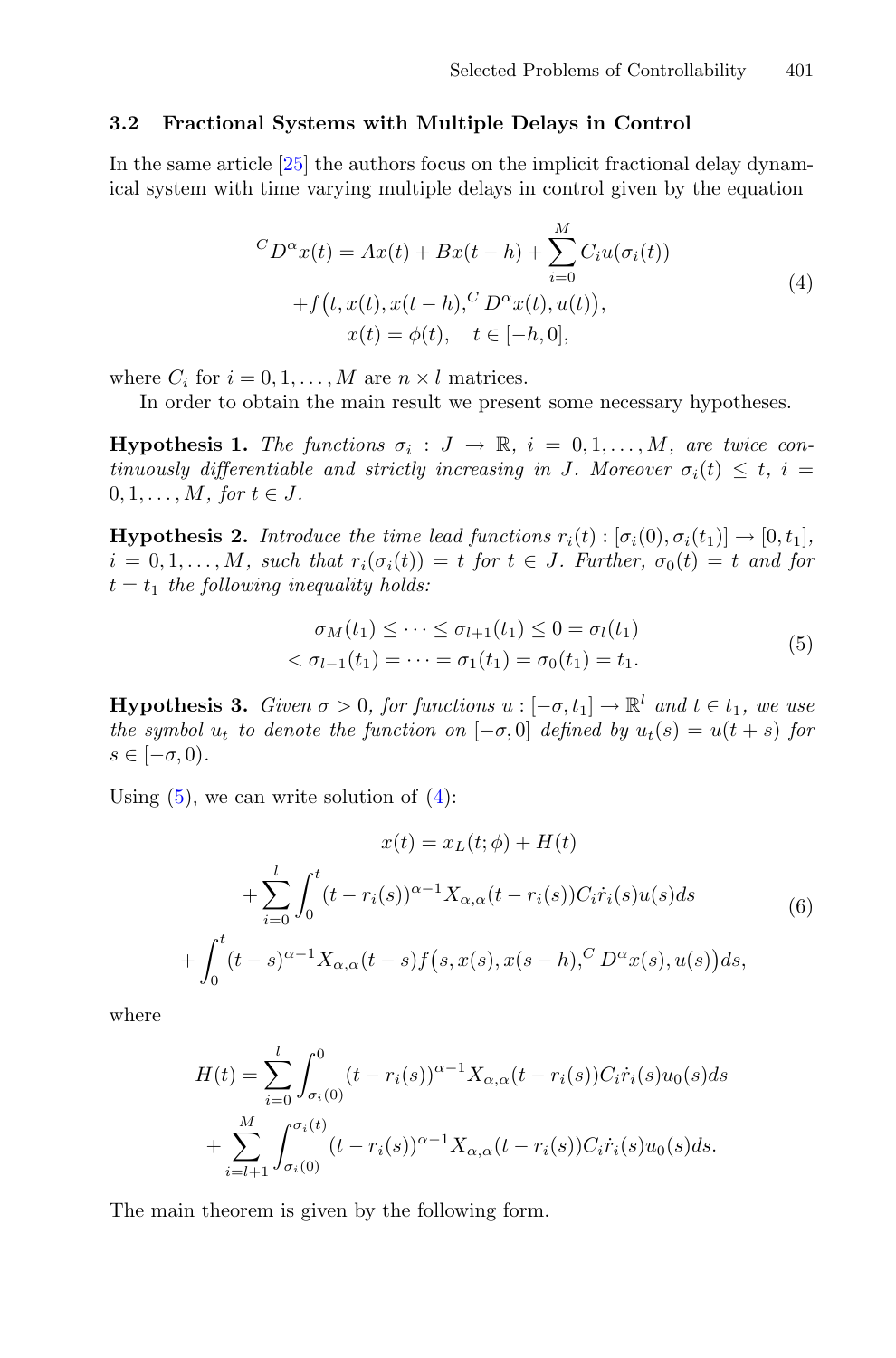**Theorem 5.** *Assume that the Hypotheses [1](#page-4-2)[–3](#page-4-3) hold. Further assume that the nonlinear function satisfies the condition* [\(1\)](#page-3-1) *and* [\(2\)](#page-3-1) *and suppose that determinant of Gramian matrix*

$$
W = \sum_{i=0}^{l} \int_0^{t_1} \left( X_{\alpha,\alpha}(t_1 - r_i(s)) C_i \dot{r}_i(s) \right) \left( X_{\alpha,\alpha}(t_1 - r_i(s)) C_i \dot{r}_i(s) \right)^T ds
$$

*is positive definite. Then the nonlinear system* [\(4\)](#page-4-1) *is relatively controllable on* J*.*

As before, the proof was obtained using Darbo fixed point theorem.

# **4 The Controllability of Nonlocal Nonlinear Fractional Systems**

In this section, we present a recent results concerning nonlinear fractional system in infinite-dimensional space.

### **4.1 Approximate Controllability of Fractional Nonlocal Evolution Equation with Multiple Delays**

Authors of [\[34](#page-10-10)] consider dynamical system described as follows:

<span id="page-5-1"></span>
$$
{}^{C}D^{\alpha}x(t) = Ax(t) + f(t, x(t), x(t - \tau_1), \dots, x(t - \tau_n)) + Bu(t),
$$
  
\n
$$
t \in J = [0, T], \quad x(t) + g(x) = \varphi(t), \quad t \in [-b, 0],
$$
 (7)

where  ${}^C D^{\alpha}$  is Caputo fractional derivative of order  $\alpha \in (0,1), T > 0$  is a constant, A generates a compact analytic semigroup  $S(t)$  ( $t \geq 0$ ) of uniformly bounded linear operator,  $u \in L^2(J, X)$  is a control, X is a Banach space,  $X_\alpha$ is the Banach space of  $D(A^{\alpha})$  with norm  $||x||_{\alpha} := ||A^{\alpha}x||$  for any  $x \in D(A^{\alpha})$ ,  $B: X \to X_{\alpha}$  is a linear bounded operator,  $\tau_1, \tau_2, \ldots, \tau_n$  are positive constants,  $b = \max\{\tau_1, \tau_2, \ldots, \tau_n\}, \varphi : [-b, 0] \to X_\alpha$  is continuous, f and g are given functions.

To obtain the main results it should pose a some assumptions.

<span id="page-5-0"></span>**Hypothesis 4.** *The function*  $f: J \times X_{\alpha}^{n+1} \to X$  *is continuous and there exist positive constants*  $\beta_0, \beta_1, \ldots, \beta_n$  *and*  $K \geq 0$  *such that* 

$$
|| f(t, \nu_0, \nu_1, \dots, \nu_n) || \leq \sum_{i=0}^n \beta_i ||\nu_i||_{\alpha} + K, \quad t \in J, (\nu_0, \nu_1, \dots, \nu_n) \in X_{\alpha}^{n+1}.
$$

**Hypothesis 5.** *The function*  $g: C([-b,T], X_\alpha) \to X_\alpha$  *is continuous and there exists a constant*  $L \geq M$ *,*  $M \geq 1$ *, such that* 

$$
||g(x) - g(y)||_{\alpha} \le \frac{||x - y||_{C}}{L + ||x - y||_{C}}, \quad x, y \in C ([-b, T], X_{\alpha}),
$$

*where*  $C([-b,T], X_\alpha)$  *is the Banach space of all continuous*  $X_\alpha$ -valued func*tions on the interval*  $[-b, T]$  *with norm*  $||x||_C = \max_{t \in [-b, T]} ||x(t)||_{\alpha}$  *for any*  $x \in C \left( [-b, T], X_{\alpha} \right)$ .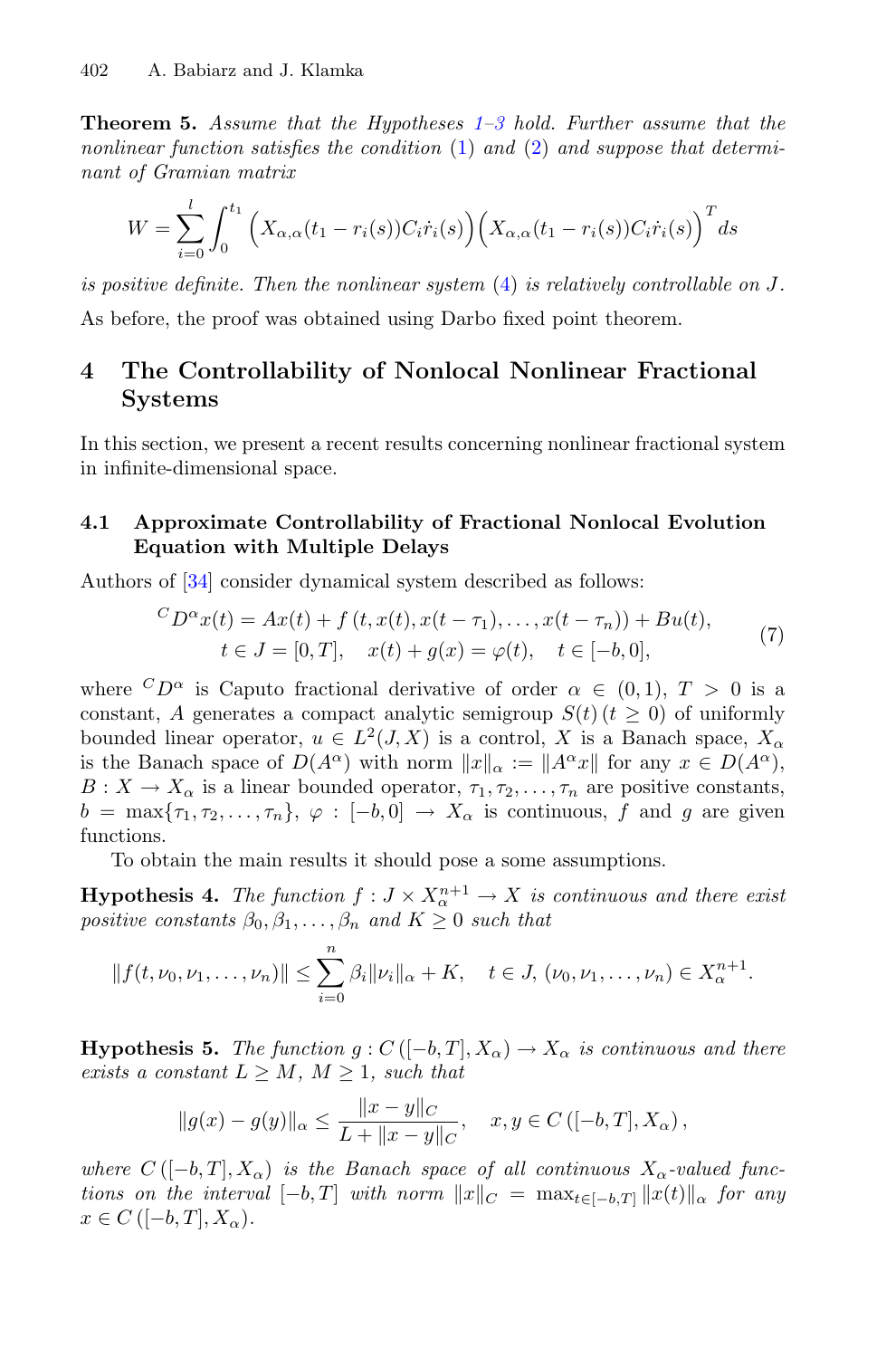<span id="page-6-0"></span>**Hypothesis 6.** *The function*  $f: J \times X_{\alpha}^{n+1} \to X$  *is bounded.* 

**Hypothesis 7.** *The linear fractional system given in the form:*

$$
{}^{C}D^{\alpha}x(t) = Ax(t) + Bu(t), \quad t \in [0, T],
$$
  

$$
x(0) = x_0 \in X_{\alpha}
$$

*is approximately controllable.*

Then, we can present the main results of  $[34]$ .

**Theorem 6.** *Assume that the Hypotheses [4](#page-5-0)[–7](#page-6-0) hold. Then the fractional nonlocal control system* [\(7\)](#page-5-1) *is approximately controllable.*

To prove obtained results author used fixed point theory (see [\[34\]](#page-10-10)).

#### **4.2 Approximate Controllability of Impulsive Nonlocal Nonlinear Fractional Systems**

The controllability problem for impulsive nonlocal nonlinear fractional systems is discussed in [\[11](#page-9-18)]. That system is given in the following form:

<span id="page-6-2"></span>
$$
{}^{C}D_{\alpha}x(t) = Ax(t) + f(t, x(t), (Wx)(t)) + Bu(t),
$$
  
\n
$$
t \in (0, b] \setminus \{t_1, t_2, ..., t_m\},
$$
  
\n
$$
x(0) + g(x) = x_0 \in X, \ \Delta x(t_i) = I_i(x(t_i^-)) + D\nu(t_i^-),
$$
  
\n
$$
i = 1, 2, ..., m,
$$
\n(8)

where  ${}^C D_{\alpha}$  is the Caputo fractional derivative of order  $\alpha \in (0,1)$ , the state  $x(\cdot)$  takes its values in a Banach space X with norm  $\|\cdot\|$ , and  $x_0 \in X$ . Let  $A: D(A) \subset X \to X$  be a sectorial operator of type  $(M, \theta, \alpha, \mu)$  on X,  $\mu \in \mathbb{R}$ ,  $0 < \theta < \frac{\pi}{2}$ ,  $M > 0$ ,  $W : I \times I \times X \to X$  represents a Volterra-type operator such that  $(Wx)(t) = \int_0^t h(t, s, x(s))ds$ , the control functions  $u(\cdot)$  and  $\nu(\cdot)$  are given in  $L^2(I, U)$ , U is a Banach space, B and D are bounded linear operators from U into X. Here, one has  $I = [0, b]$ ,  $0 = t_0 < t_1 < \cdots < t_m < t_{m+1} = b$ ,  $I_i: X \to X$  are impulsive functions that characterize the jump of the solutions at impulse points  $t_i$ , the nonlinear term  $f: I \times X \times X \to X$ , the nonlocal function  $g: PC(I, X) \to X$ , where  $PC(I, X)$  is the space of X-valued bounded functions on I with the uniform norm  $||x||_{PC} = \sup{||x(t)||, t \in I}$  such that  $x(t_i^+)$  exists for any  $i = 0, \ldots, m$  and  $x(t)$  is continuous on  $(t_i, t_{i+1}], t_0 = 0$  and  $t_{m+1} = b$ ,  $\Delta x(t_i) = x(t_i^+) - x(t_i^-), x(t_i^+)$  and  $x(t_i^-)$  are the right and left limits of x at the point  $t_i$ , respectively.

<span id="page-6-1"></span>The main assumptions are formulated as follows.

**Hypothesis 8.** *The operators*  $S_{\alpha}(t) = \frac{1}{2\pi i} \int_{c}^{t} e^{\lambda t} \lambda^{\alpha-1} R(\lambda^{\alpha}, A) d\lambda$  and  $T_{\alpha}(t) =$  $\frac{1}{2\pi i}\int_{c}e^{\lambda t}R(\lambda^{\alpha},A)d\lambda$  with c being a suitable path such that  $\lambda^{\alpha} \notin \mu + S_{\theta}$  for  $\lambda \in c$ , generated by A, are bounded and compact, such that  $\sup_{t \in I} ||S_{\alpha}|| \leq M$  $and \sup_{t \in I} ||T_{\alpha}|| \leq M.$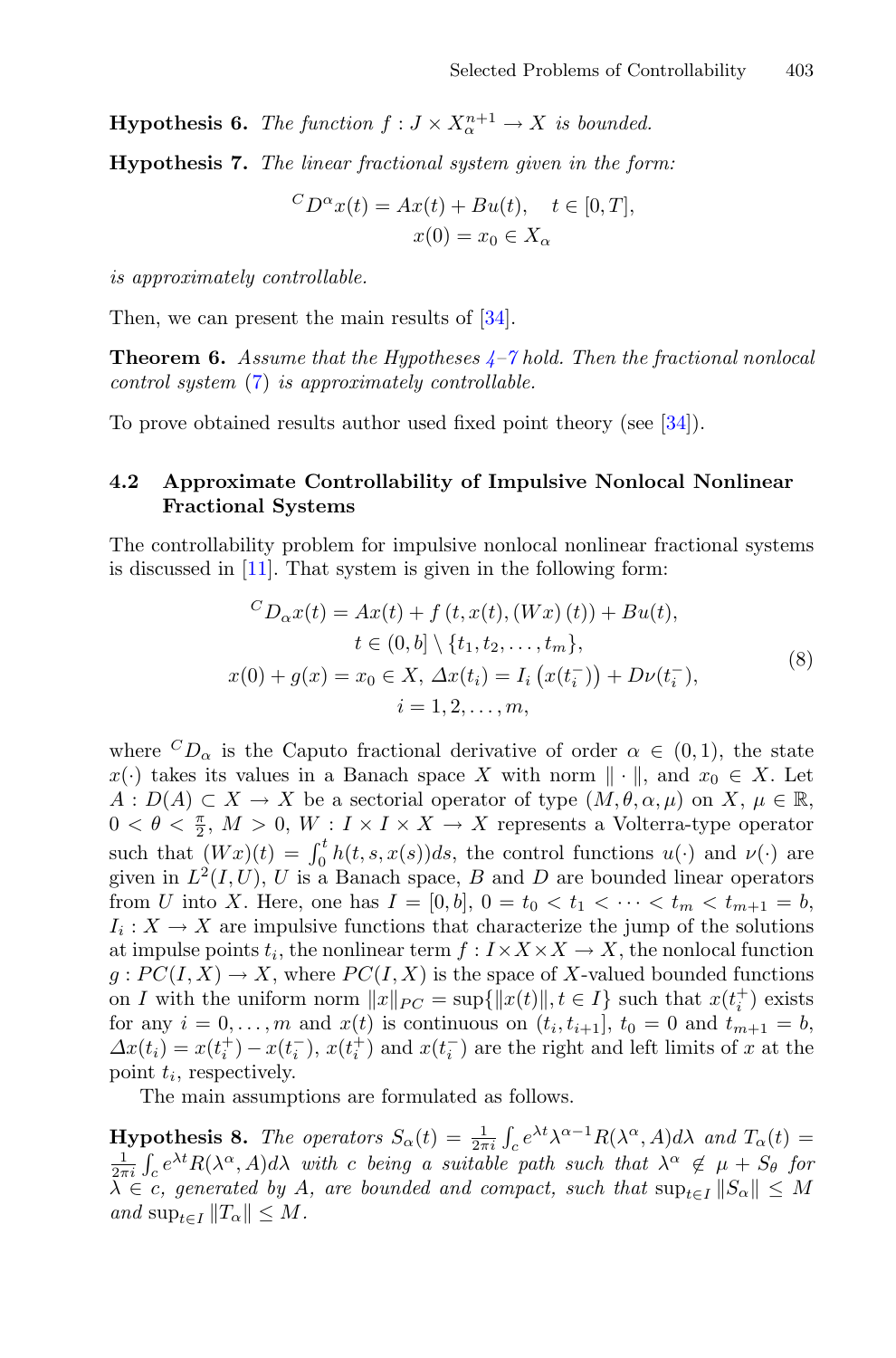**Hypothesis 9.** *The nonlinearity*  $f : I \times X \times X \rightarrow X$  *is continuous and compact; there exist functions*  $\mu_i \in L^{\infty}(I, \mathbb{R}^+), i = 1, 2, 3,$  and positive con*stants*  $q_1$  *and*  $q_2$  *such that*  $||f(t, x, y)|| \leq \mu_1(t) + \mu_2(t)||x|| + \mu_3(t)||y||$  *and*  $|| f(t, x, Wx) - f(t, y, Wy)|| = q_1 ||x - y|| + q_2 ||Wx - Wy||.$ 

**Hypothesis 10.** *Function*  $g : PC(I, X) \rightarrow X$  *is completely continuous and there exists a positive constant*  $\beta$  *such that*  $||g(x) - g(y)|| \leq \beta ||x - y||$ ,  $x, y \in X$ .

**Hypothesis 11.** *Associated with*  $h : \Delta \times X \rightarrow X$ *, there exists*  $m(t, s) \in$  $PC(\Delta, \mathbb{R}^+)$  *such that*  $||h(t, s, x(s))|| \leq m(t, s)||x||$  *for each*  $(t, s) \in \Delta$  *and*  $x, y \in X$ *, where*  $\Delta = \{(t, s) \in \mathbb{R}^2 | t_i \leq s, t \leq t_{i+1}, i = 0, \ldots, m\}.$ 

<span id="page-7-0"></span>**Hypothesis 12.** For every  $x_1, x_2, x \in X$  and  $t \in (t_i, t_{i+1}], i = 1, \ldots, m, I_i$  are *continuous and compact and there exist positive constants*  $d_i$ ,  $e_i$  *such that* 

$$
||I_{i}(x_{1}(t_{i}^{-})) - I_{i}(x_{2}(t_{i}^{-}))|| \leq d_{i} \sup_{t \in (t_{i}, t_{i+1}]} ||x_{1}(t) - x_{2}(t)||
$$

*and*

$$
||I_i(x(t_i^-))|| \le e_i \sup_{t \in (t_i, t_{i+1}]} ||x(t)||.
$$

Additionally, to formulate the main results it have to define a relevant operator:

$$
\mathcal{R}(\lambda, \Psi_{t_{k-1},i}^{t_k}) = \left(\lambda I + \Psi_{t_{k-1},i}^{t_k}\right)^{-1}, \quad i = 1, 2
$$

for  $\lambda > 0$ , where

$$
\Psi_{t_{k-1},1}^{t_k} = \int_{t_{k-1}}^{t_k} T_{\alpha}(t_k - s) BB^* T_{\alpha}^*(t_k - s) ds, \quad k = 1, 2, ..., m+1,
$$
  

$$
\Psi_{t_{k-1},2}^{t_k} = S_{\alpha}(t_k - t_{k-1}) DD^* S_{\alpha}^*(t_k - t_{k-1}), \quad k = 2, 3, ..., m+1
$$

are the controllability operators associated with the linear impulsive fractional control system:

$$
{}^{C}D^{\alpha}x(t) = Ax(t) + Bu(t)
$$
  
\n
$$
x(0) = x_0 \in X,
$$
  
\n
$$
\Delta x(t_i) = D\nu(t_i^-), \quad i = 1, ..., m.
$$
\n(9)

The main theorem of [\[11\]](#page-9-18) is formulated as follows:

**Theorem 7** [\[11](#page-9-18)]. If Hypotheses [8](#page-6-1)[–12](#page-7-0) are satisfied and  $\lambda \mathcal{R} \left( \lambda, \Psi_{t_{k-1},i}^{t_k} \right) \to 0$  in *the strong operator topology as*  $\lambda \rightarrow 0^+$ ,  $i = 1, 2$ , then the impulsive nonlocal *fractional system* [\(8\)](#page-6-2) *is approximately controllable on*  $t \in [0, b] \setminus \{t_1, \ldots, t_m\}$ .

For prove presented results authors of [\[11](#page-9-18)] used fractional calculus, sectorial operators and Krasnoselskii fixed point theorems.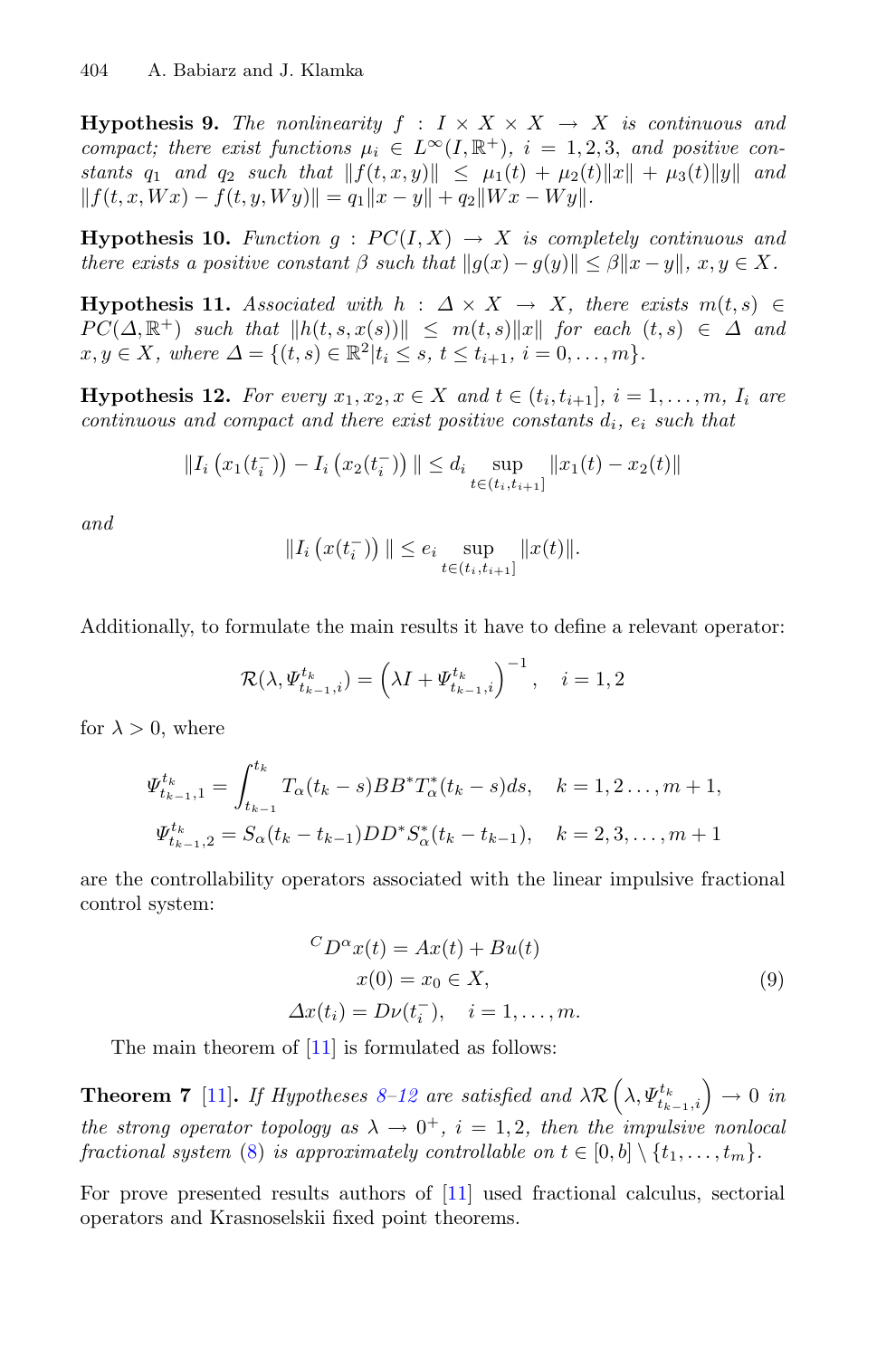# **5 Conclusions**

After scrutinizing the selected articles in presented survey we observe a research methodology, which is used to solve the controllability problem. Below it is shown the methodology resulting from in-depth analysis of the papers concerning the controllability of semilinear and nonlinear fractional systems:

- (a) showing a mathematical model of dynamical system;
- (b) formulation the assumptions concerned dynamical systems;
- (c) proof of solution existence of state-space equation using various types of fixed-point theorem or generally fixed-point technique;
- (d) formulation theorem contains necessary conditions of controllability;
- (e) proof of the above-mentioned theorem.

We also notice that the main role plays the assumption about Lipschitz continuity.

**Acknowledgment.** The research presented here was done by authors as parts of the projects funded by the National Science Centre in Poland granted according to decision UMO-2017/27/B/ST6/00145 (JK) and DEC-2015/19/D/ST7/03679 (AB).

# **References**

- <span id="page-8-7"></span>1. Agarwal, R.P., de Andrade, B., Siracusa, G.: On fractional integro-differential equations with state-dependent delay. Comput. Math. Appl. **62**(3), 1143–1149 (2011)
- <span id="page-8-8"></span>2. de Andrade, B., Dos Santos, J.P.C.: Existence of solution for a fractional neutral integro-differential equation with unbounded delay. Electron. J. Differ. Equ. **2012**(90), 1–13 (2012)
- <span id="page-8-2"></span>3. Babiarz, A., Klamka, J., Niezabitowski, M.: Schauder's fixed-point theorem in approximate controllability problems. Int. J. Appl. Math. Comput. Sci. **26**(2), 263–275 (2016)
- <span id="page-8-3"></span>4. Bachelier, O., Dabkowski, P., Galkowski, K., Kummert, A.: Fractional and nd systems: a continuous case. Multidimension. Syst. Sig. Process. **23**(3), 329–347 (2012)
- <span id="page-8-0"></span>5. Balasubramaniam, P., Tamilalagan, P.: Approximate controllability of a class of fractional neutral stochastic integro-differential inclusions with infinite delay by using Mainardi's function. Appl. Math. Comput. **256**, 232–246 (2015)
- <span id="page-8-1"></span>6. Balasubramaniam, P., Vembarasan, V., Senthilkumar, T.: Approximate controllability of impulsive fractional integro-differential systems with nonlocal conditions in Hilbert space. Numer. Funct. Anal. Optim. **35**(2), 177–197 (2014)
- <span id="page-8-5"></span>7. Debbouche, A., Nieto, J.J.: Sobolev type fractional abstract evolution equations with nonlocal conditions and optimal multi-controls. Appl. Math. Comput. **245**, 74–85 (2014)
- <span id="page-8-6"></span>8. Debbouche, A., Torres, D.F.M.: Sobolev type fractional dynamic equations and optimal multi-integral controls with fractional nonlocal conditions. Fractional Calc. Appl. Anal. **18**(1), 95–121 (2015)
- <span id="page-8-4"></span>9. Debbouche, A., Torres, D.F.: Approximate controllability of fractional delay dynamic inclusions with nonlocal control conditions. Appl. Math. Comput. **243**, 161–175 (2014)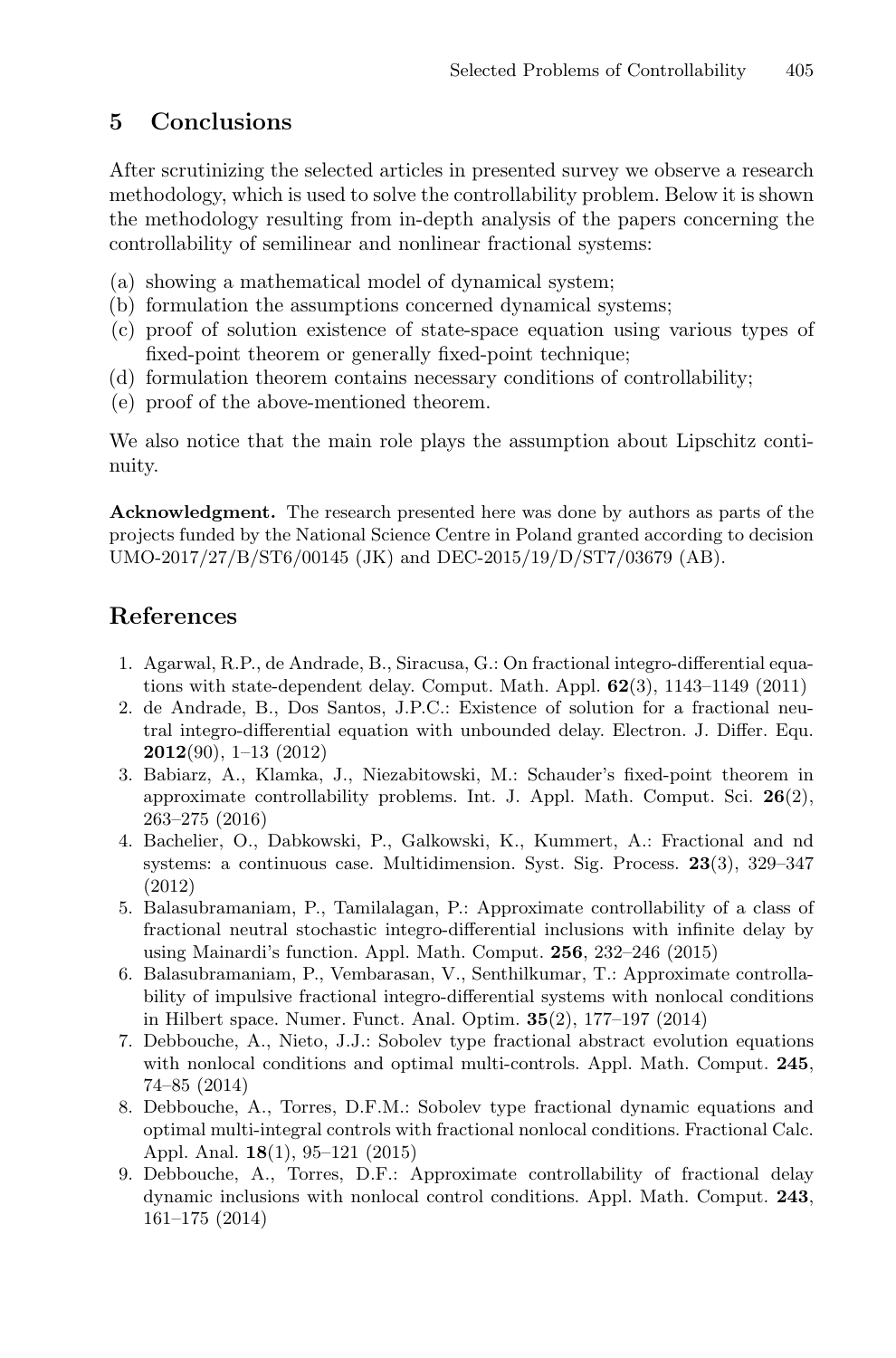- <span id="page-9-20"></span>10. Fubini, G.: Sugli integrali multipli. Rendiconti Reale Accademia dei Lincei **5**, 608– 614 (1907)
- <span id="page-9-18"></span>11. Guechi, S., Debbouche, A., Torres, D.F.M.: Approximate controllability of impulsive non-local non-linear fractional dynamical systems and optimal control. Miskolc Math. Notes **19**(1), 255–271 (2018)
- <span id="page-9-7"></span>12. Guendouzi, T., Farahi, S.: Approximate controllability of Sobolev-type fractional functional stochastic integro-differential systems. Boletin de la Sociedad Matem´atica Mexicana **21**(2), 289–308 (2015)
- <span id="page-9-9"></span>13. Herrmann, R.: Fractional Calculus: An Introduction for Physicists. World Scientific, Singapore (2011)
- <span id="page-9-10"></span>14. Kaczorek, T., Sajewski, L.: The Realization Problem for Positive and Fractional Systems, vol. 1. Springer, Cham (2014). <https://doi.org/10.1007/978-3-319-04834-5>
- <span id="page-9-1"></span>15. Karthikeyan, S., Balachandran, K., Sathya, M.: Controllability of nonlinear stochastic systems with multiple time-varying delays in control. Int. J. Appl. Math. Comput. Sci. **25**(2), 207–215 (2015)
- <span id="page-9-14"></span>16. Kilbas, A., Srivastava, H., Trujillo, J.: Theory and Applications of Fractional Differential Equations. Elsevier Science, Amsterdam (2006). No. 13
- <span id="page-9-8"></span>17. Klamka, J., Babiarz, A., Niezabitowski, M.: Banach fixed-point theorem in semilinear controllability problems-a survey. Bull. Pol. Acad. Sci. Tech. Sci. **64**(1), 21–35 (2016)
- <span id="page-9-15"></span>18. Klamka, J.: Schauder's fixed-point theorem in nonlinear controllability problems. Control Cybern. **29**, 153–165 (2000)
- <span id="page-9-17"></span>19. Kumlin, P.: Functional Analysis Notes: A Note on Fixed Point Theory. Chalmers & GU, Gothenburg (2004)
- <span id="page-9-2"></span>20. Liang, J., Yang, H.: Controllability of fractional integro-differential evolution equations with nonlocal conditions. Appl. Math. Comput. **254**, 20–29 (2015)
- <span id="page-9-11"></span>21. Liang, S., Mei, R.: Existence of mild solutions for fractional impulsive neutral evolution equations with nonlocal conditions. Adv. Differ. Equ. **2014**(1), 101 (2014)
- <span id="page-9-12"></span>22. Liu, Z., Li, X.: On the controllability of impulsive fractional evolution inclusions in Banach spaces. J. Optim. Theory Appl. **156**(1), 167–182 (2013)
- <span id="page-9-3"></span>23. Liu, Z., Li, X.: On the exact controllability of impulsive fractional semilinear functional differential inclusions. Asian J. Control **17**(5), 1857–1865 (2015)
- <span id="page-9-4"></span>24. Mur, T., Henriquez, H.R.: Relative controllability of linear systems of fractional order with delay. Math. Control Relat. Fields **5**(4), 845–858 (2015)
- <span id="page-9-19"></span>25. Nirmala, R.J., Balachandran, K.: The controllability of nonlinear implicit fractional delay dynamical systems. Int. J. Appl. Math. Comput. Sci. **27**(3), 501–513 (2017)
- <span id="page-9-0"></span>26. Paszke, W., Dabkowski, P., Rogers, E., Gałkowski, K.: New results on strong practical stability and stabilization of discrete linear repetitive processes. Syst. Control Lett. **77**, 22–29 (2015)
- <span id="page-9-16"></span>27. Schmeidel, E., Zbaszyniak, Z.: An application of Darbo's fixed point theorem in the investigation of periodicity of solutions of difference equations. Comput. Math. Appl. **64**(7), 2185–2191 (2012)
- <span id="page-9-5"></span>28. Wang, J., Fan, Z., Zhou, Y.: Nonlocal controllability of semilinear dynamic systems with fractional derivative in Banach spaces. J. Optim. Theory Appl. **154**(1), 292– 302 (2012)
- <span id="page-9-13"></span>29. Wang, J., Zhou, Y.: Complete controllability of fractional evolution systems. Commun. Nonlinear Sci. Numer. Simul. **17**(11), 4346–4355 (2012)
- <span id="page-9-6"></span>30. Xiaoli, D., Nieto, J.J.: Controllability and optimality of linear time-invariant neutral control systems with different fractional orders. Acta Math. Sci. **35**(5), 1003– 1013 (2015)